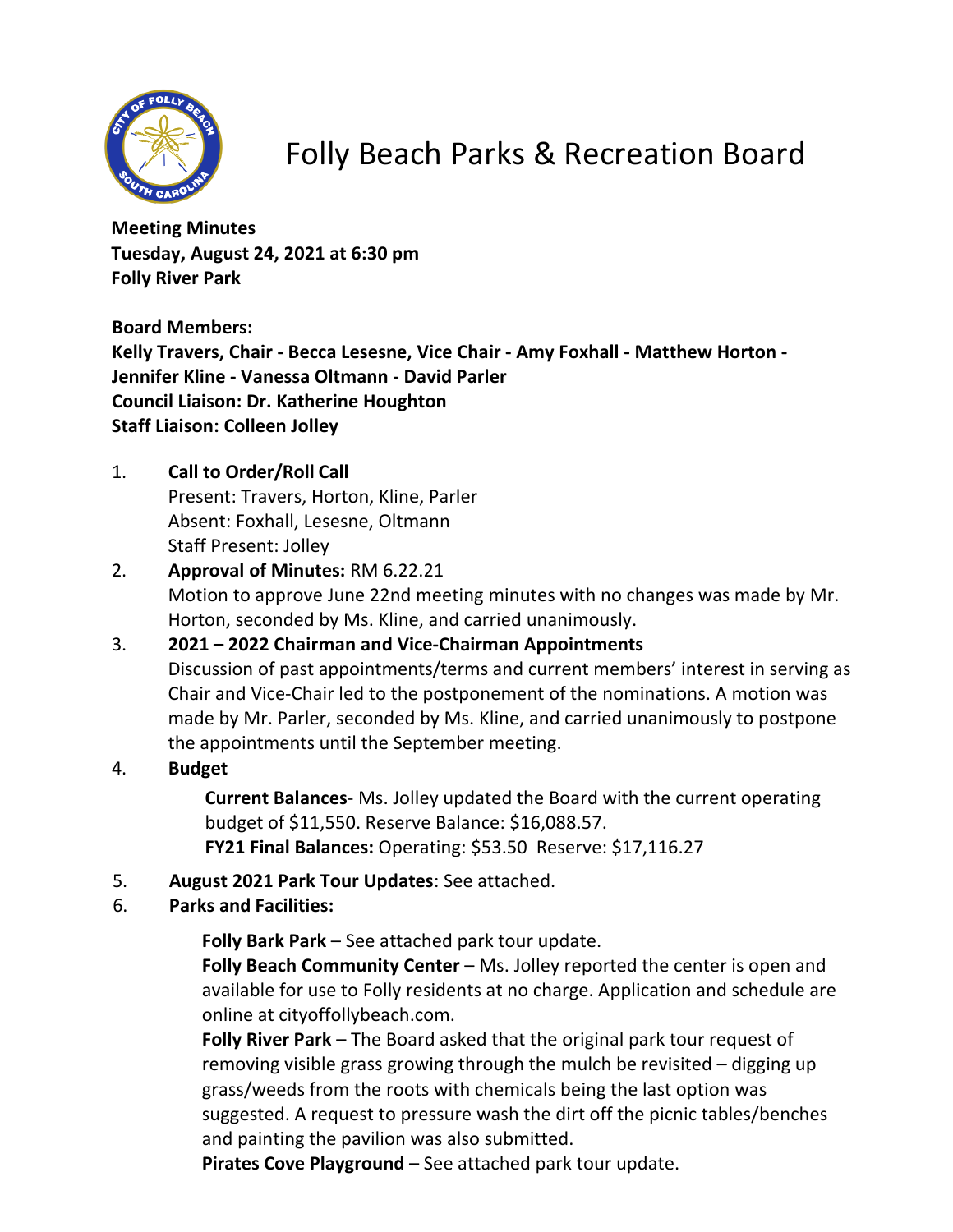**Shadow Race Park** – Ms. Kline updated the Board about her involvement in the project so far. She assisted with choosing, ordering, and the delivery of plants and helped with Phase One plantings. She was not involved with Phase Two.

### **Shorebird Park** – No report.

**Wave Watch Park** – Ms. Kline asked for the four surfboards under her house to be picked up and installed.

- 7. **Recreation 2021**-Ms. Jolley reported recreation and the CourtReserve app are going well.
- 8. **Board Comments** None
- 9. **Liaison/Staff Comments** None
- 10. **Adjournment**: 7:56 pm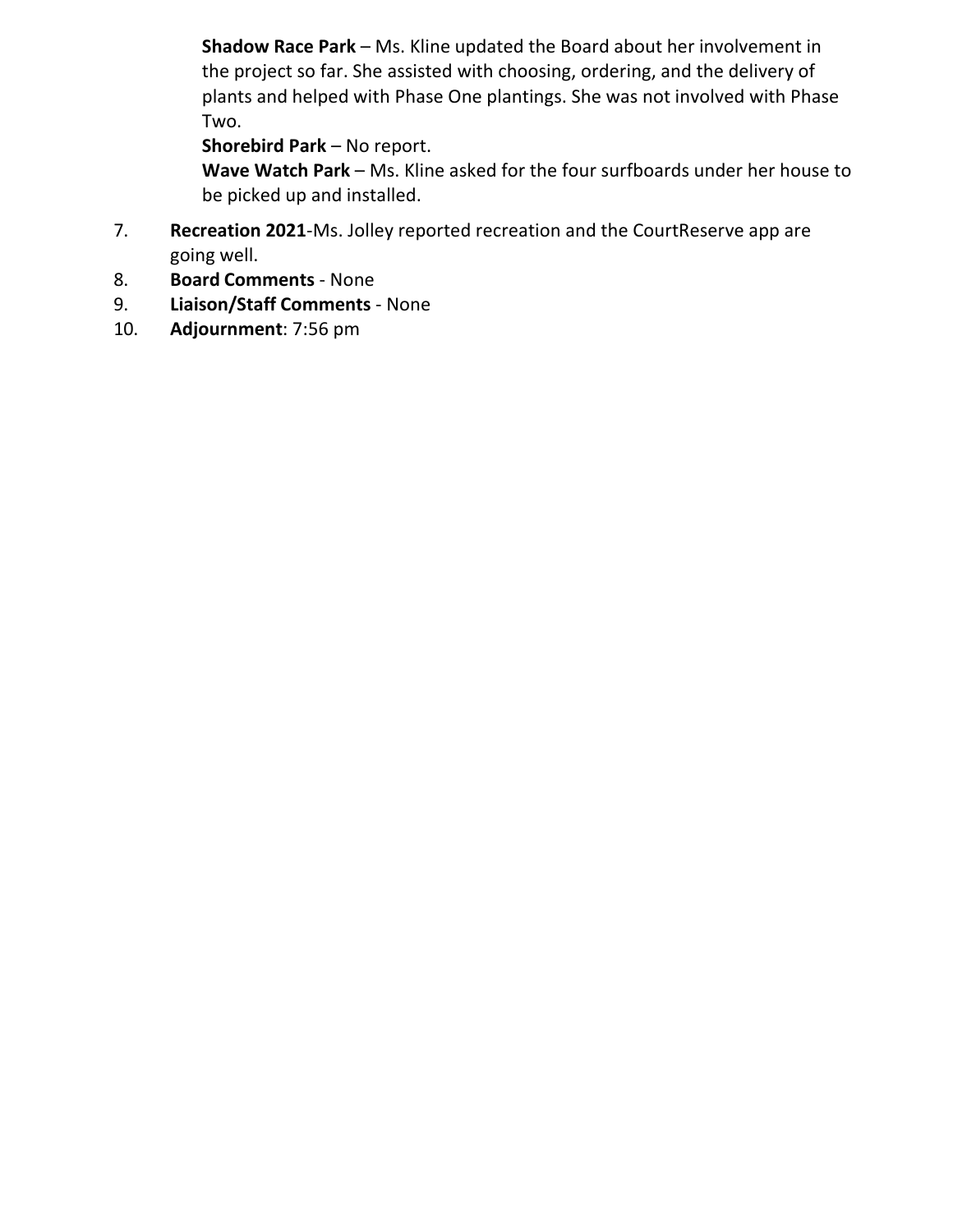#### **5/25/21 Meeting Updates in Bold Black**

**Parks & Recreation Park Tour Tuesday, May 4, 2021**

#### **Attendees:**

**Kelly Travers, Amy Foxhall, Matthew Horton, Jennifer Kline, Vanessa Oltmann, David Parler Colleen Jolley**

#### **Wave Watch**

Little Library (John Oltmann will give pricing) Wave Watch themed Done

**5/25-Motion to approve Mr. Oltmann to replace park themed little libraries/food pantry at Pirates Cove and Wave Watch at \$175 each was made by Ms. Foxhall, seconded by Mr. Horton, and carried unanimously. Ms. Vanessa Oltmann recused herself.**

Playground equipment – weeble wobble **Colleen FY22 will work on in Sept**

Pressure wash swings and adjust roping **Done**

Pressure wash fences, bathroom, play equipment **Done**

The bottom stringers of the play tower needs repaired or adjusted. Bottom step needs replacing. Repaint large steps and side railing. The 4th board on right side of handrail is bowed. **Done.**

All trees need trimming, significantly above bathroom. Done

The surfboard with the beach scene needs to be taken down and redone **Done**

Swing set on left is loose **Done**

Replace chalk **Done**

#### **Shadow Race**

**5/25-Dr. Houghton reported Ms. Kline and Ms. Oltmann will be working on a drawing, plant list, and drip line plan by June 22 with purchases to be made by June 30 and that Mr. Lutz approved the plan for purchases, plantings, and maintenance. Ms. Jolley informed the Board and Dr. Houghton of the need to spend from reserve fund for these expenses and the deadline for purchases. Plant list is complete, working out pick up an installation date with Dr. Houghton.** 

**Phase 1 & Phase 2 are complete.**

Native plant suggestions: Cherokee Jasmine Climbing Asters Dwarf Hollies at the front Milkweed Yuka plants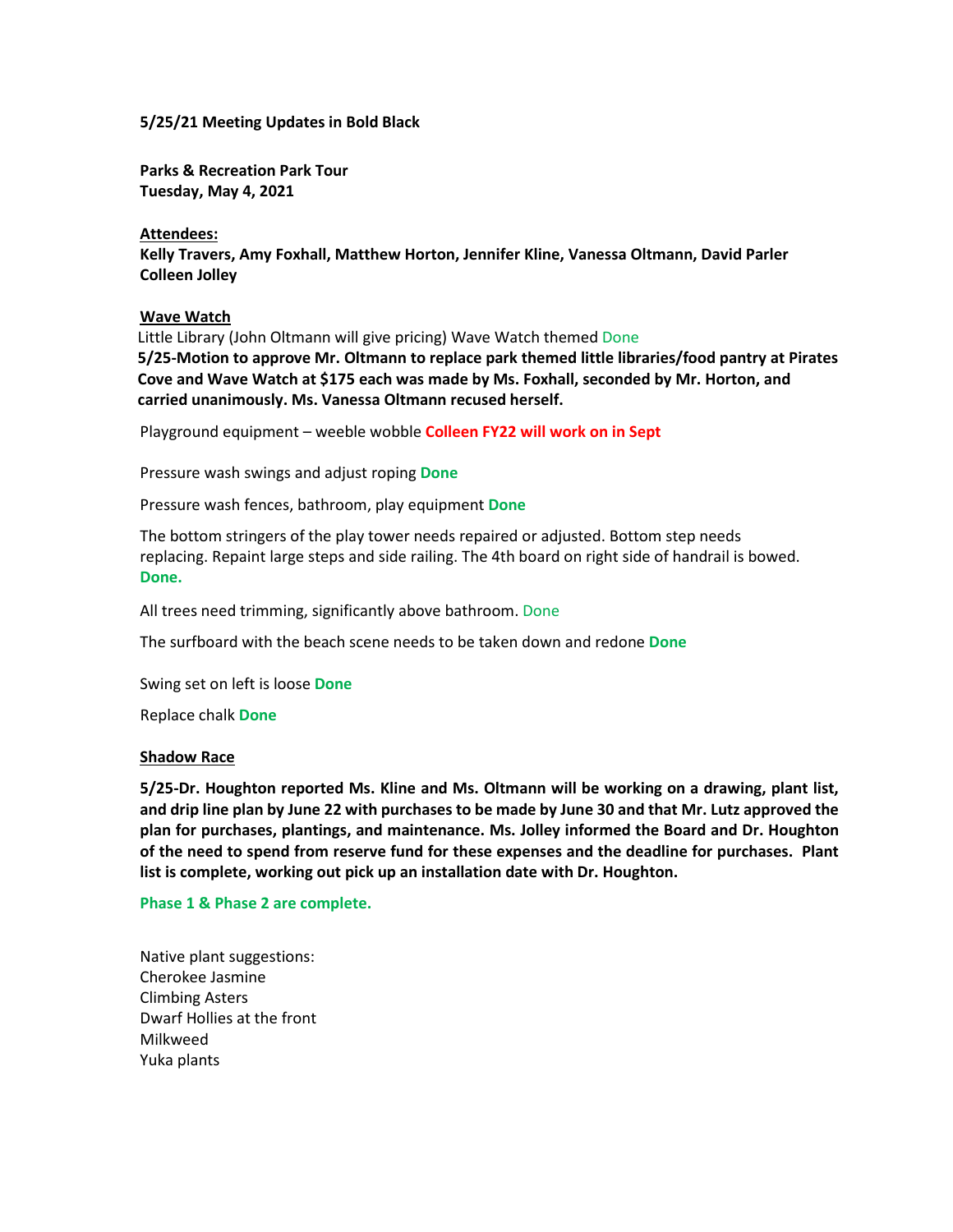Flowering aster on back posts. Butterfly garden in sunny area to the left of pergola Treatment of anthills and poison ivy **Done** Maintain path-no weeds/grass **Done** Signage for native plants and insect/critter boxes **5/25-Wait** Historical sign for Civil War Bunker **5/25-Wait** Do we need a maintenance team of volunteers or paid? **5/25-Public Works crew to be trained** Add mutt mitt station **Done** Pergola needs floor. Delineate border. **5/25-Clarified to box in a floor with gravel or something similar- Still need guidance/direction/concept/sketch/ measurements etc. We can meet** 

## **Comm Coordinator or P&R board member onsite for guidance if need be.**

#### **River Park**

Bathrooms need a good cleaning **Done**

Clean brush/trees around marsh line and dock entrance to open view **Mayorsaid no.**

Motion to ask the City to clean and lay pine straw around the pavilion's perimeter was made by Mr. Parler, seconded by Ms. Foxhall, and carried unanimously. **Done**

**5/25-The Board agreed to use mulch around the pavilion if identical to existing mulch. The Board requests a meeting with Eric & staff to review Folly River Park weed issue and mulch area around pavilion. Ms. Jolley will coordinate a meeting with Ms. Travers, Mr. Parler, and staff.**

Remove grass/weeds growing through mulch and maintain Done

**5/25-The Board agreed to use mulch around the pavilion if identical to existing mulch. The Board requests a meeting with Eric & staff to review Folly River Park weed issue and mulch area around pavilion. Ms. Jolley will coordinate a meeting with Ms. Travers, Mr. Parler, and staff.**

#### **Pirates Cove**

Replace fiberglass on basketball hoops (rusting) **Kyle is working on quotes for repair before replacing**

**5/25-Motion to replace the rusting metal backboards on basketball hoops with fiberglass backboards when able was made by Mr. Parler, seconded by Ms. Foxhall, and carried unanimously.**

Trim bushes growing through court fencing (mostly Hudson) **Done** 

Trim tape off yellow rope on playground equipment **Done**

Repaint dolphin & seahorse rockers **PW will include with hoop repair quote**

Remove grass/weeds growing through mulch and **maintain Done**

Replace pirate sign near mural **5/25-Ms. Jolley reported the cost is approximately \$300. 7/ Installed Cost \$474.15**

Pressure wash/repaint ship **Done**

Pressure wash fence **Done**

Bathroom doors rusting **Quote received, work will be scheduled by Kyle for this FY22 expense . PO Issued.**